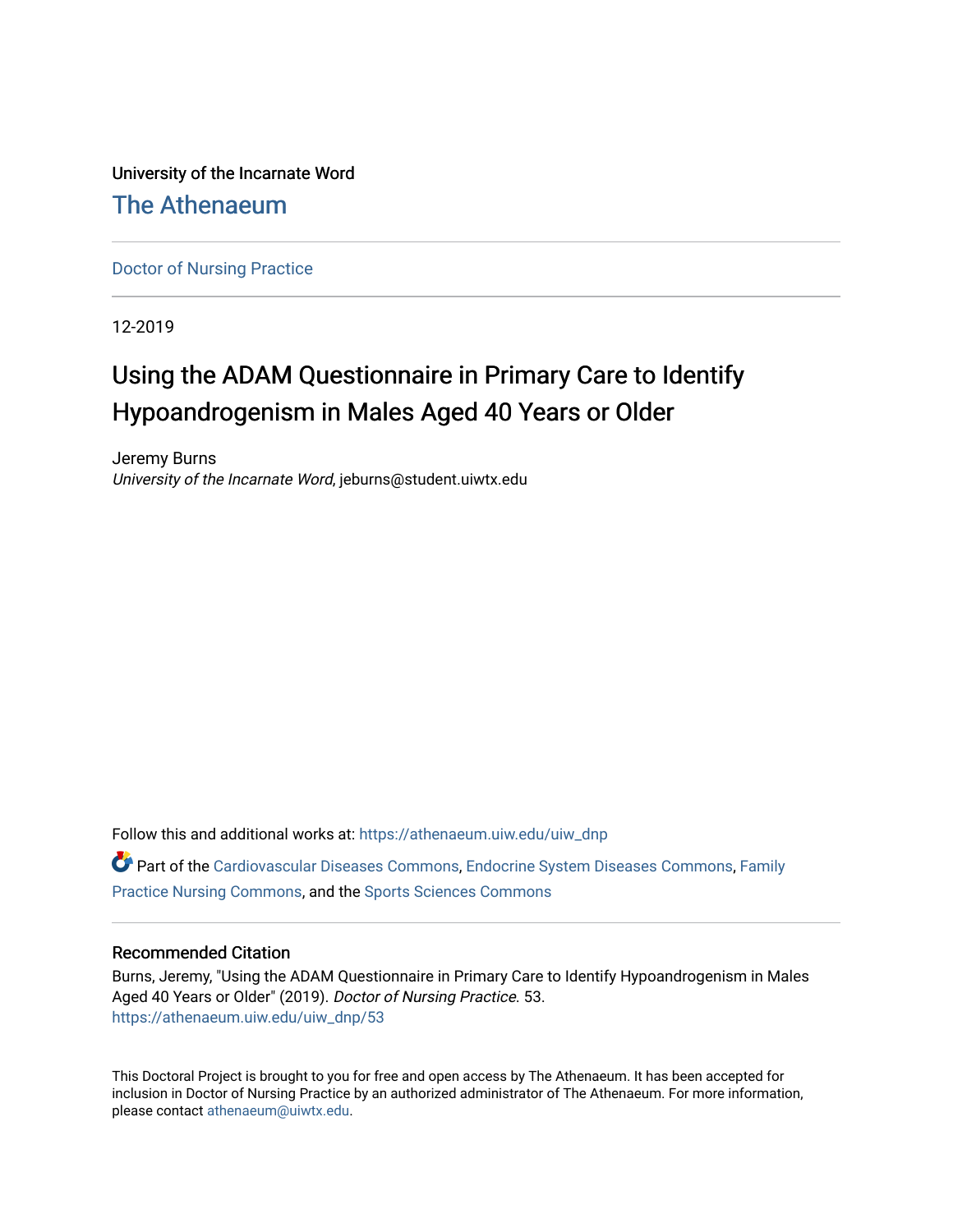# USING THE ADAM QUESTIONNAIRE IN PRIMARY CARE TO IDENTIFY HYPOANDROGENISM IN MALES AGED 40 YEARS OR OLDER

by

JEREMY BURNS

# DNP PROJECT ADVISOR

Julio Lujano-Gutierrez, DNP, APRN, FNP Ila Faye Miller School of Nursing and Health Professions

# CLINICAL MENTOR

Heather Miles, DNP, APRN, FNP

Presented to the Faculty of the University of the Incarnate Word in partial fulfillment of the requirements for the degree of

# DOCTOR OF NURSING PRACTICE

UNIVERSITY OF THE INCARNATE WORD

December 2019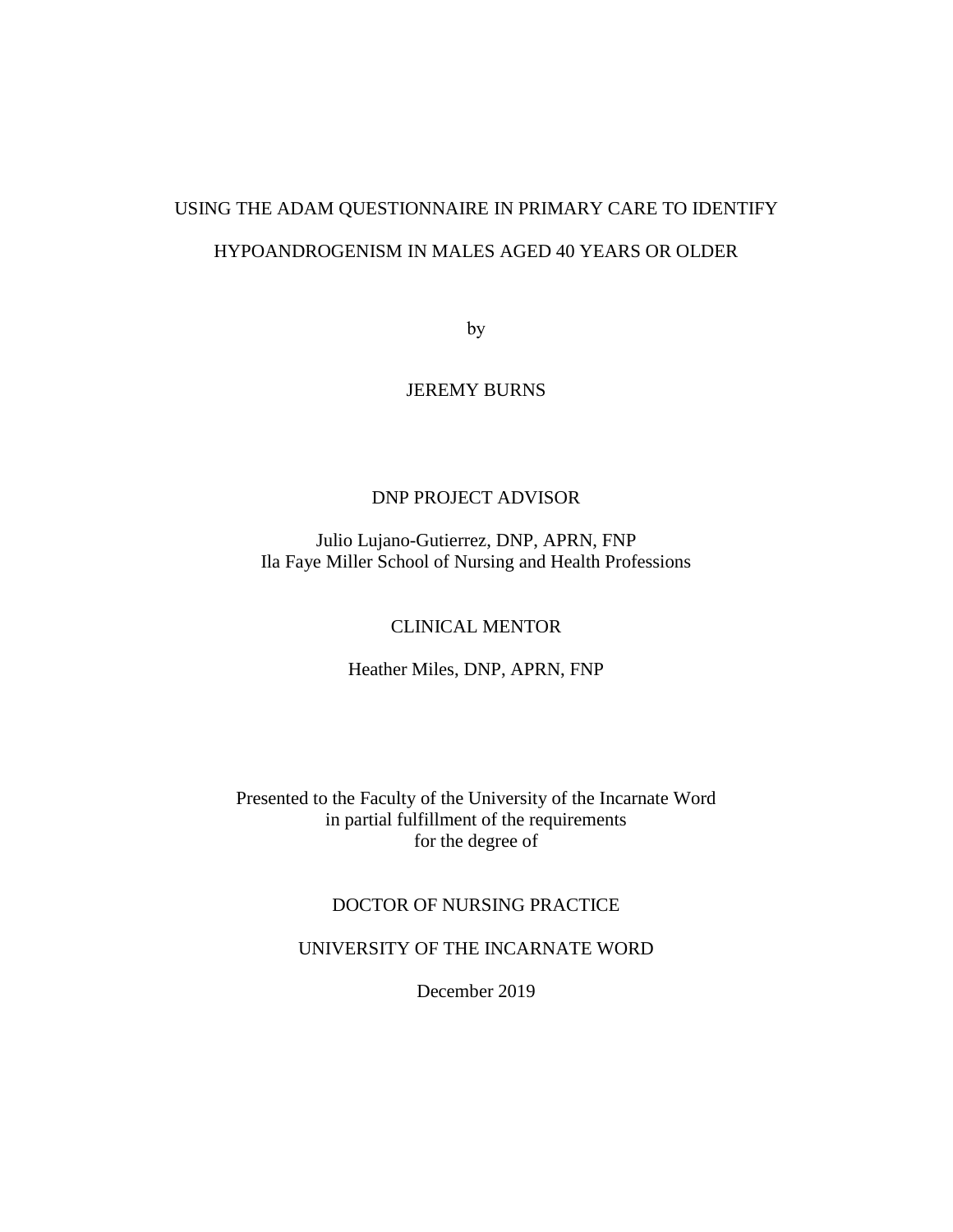# ACKNOWLEDGEMENTS

I would like to thank my project mentor Heather Miles, DNP, APRN, FNP for the guidance she gave me throughout this project. I would also like to thank my project advisor Julio Lujano-Gutierrez, DNP, APRN, FNP for always making himself available during this project. This project would not have been possible without the great staff at the clinic who made the project a pleasure to do.

Jeremy Burns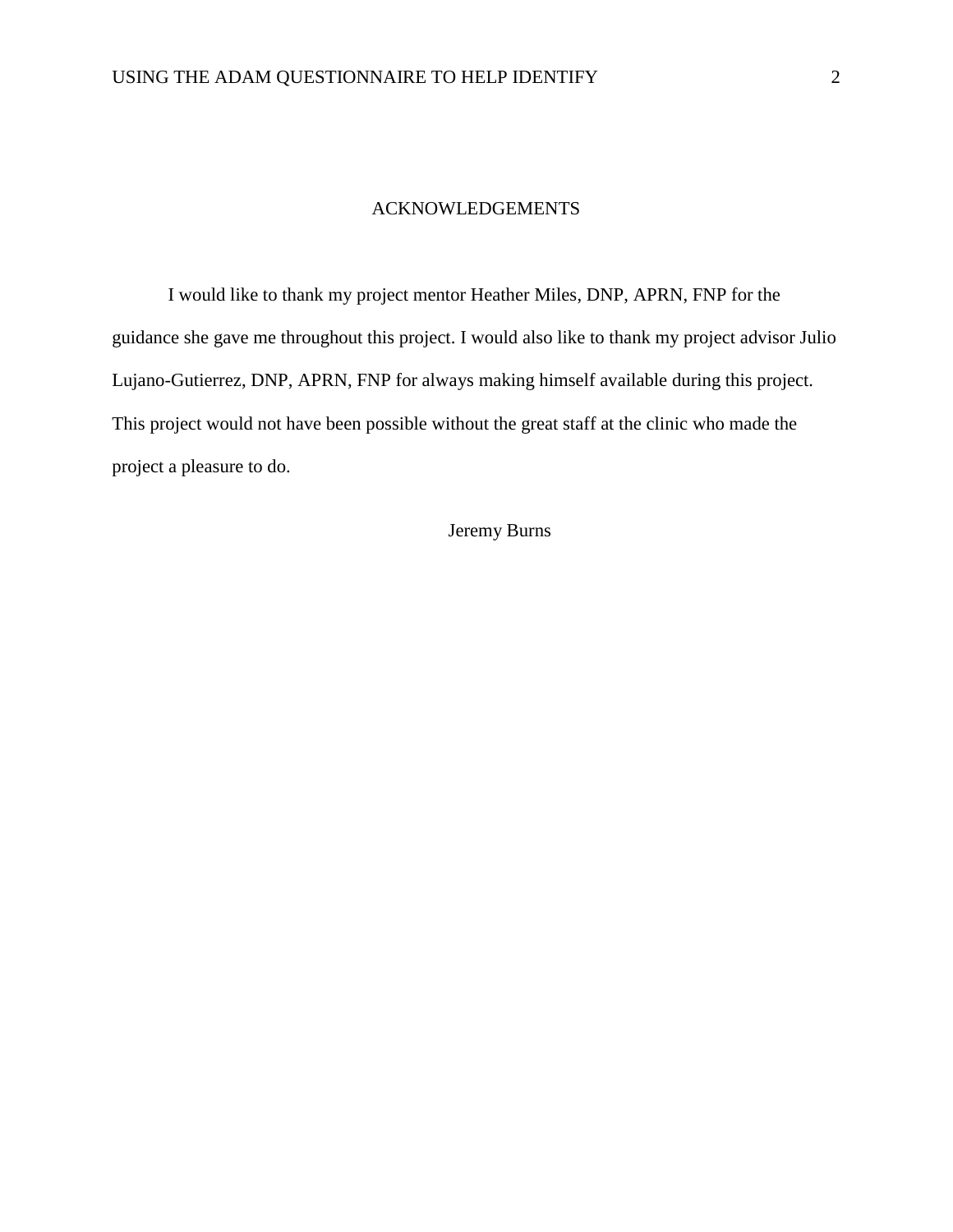# TABLE OF CONTENTS

| Limitations | .15 |
|-------------|-----|
|             |     |
|             |     |
|             |     |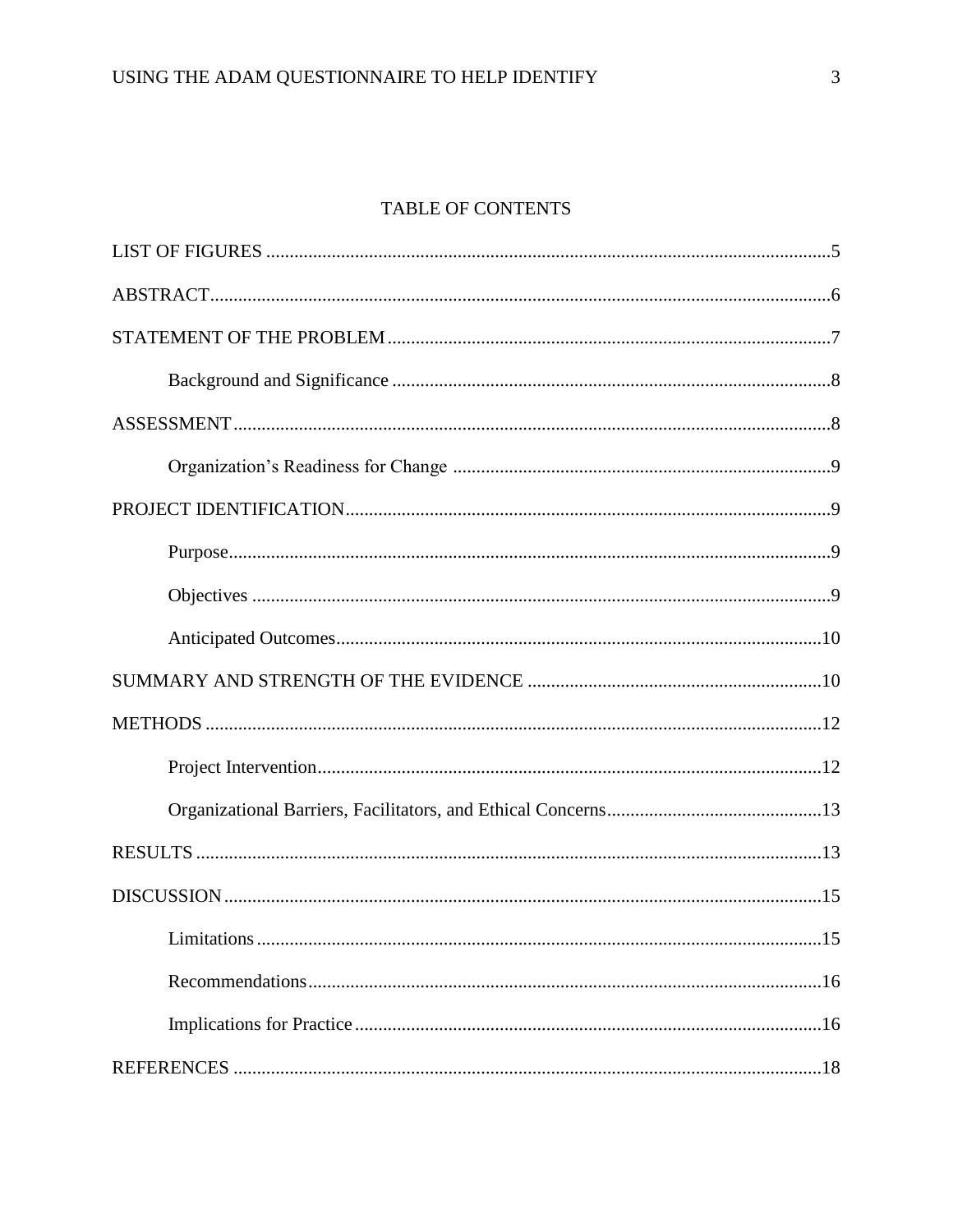# Table of Contents—Continued

|--|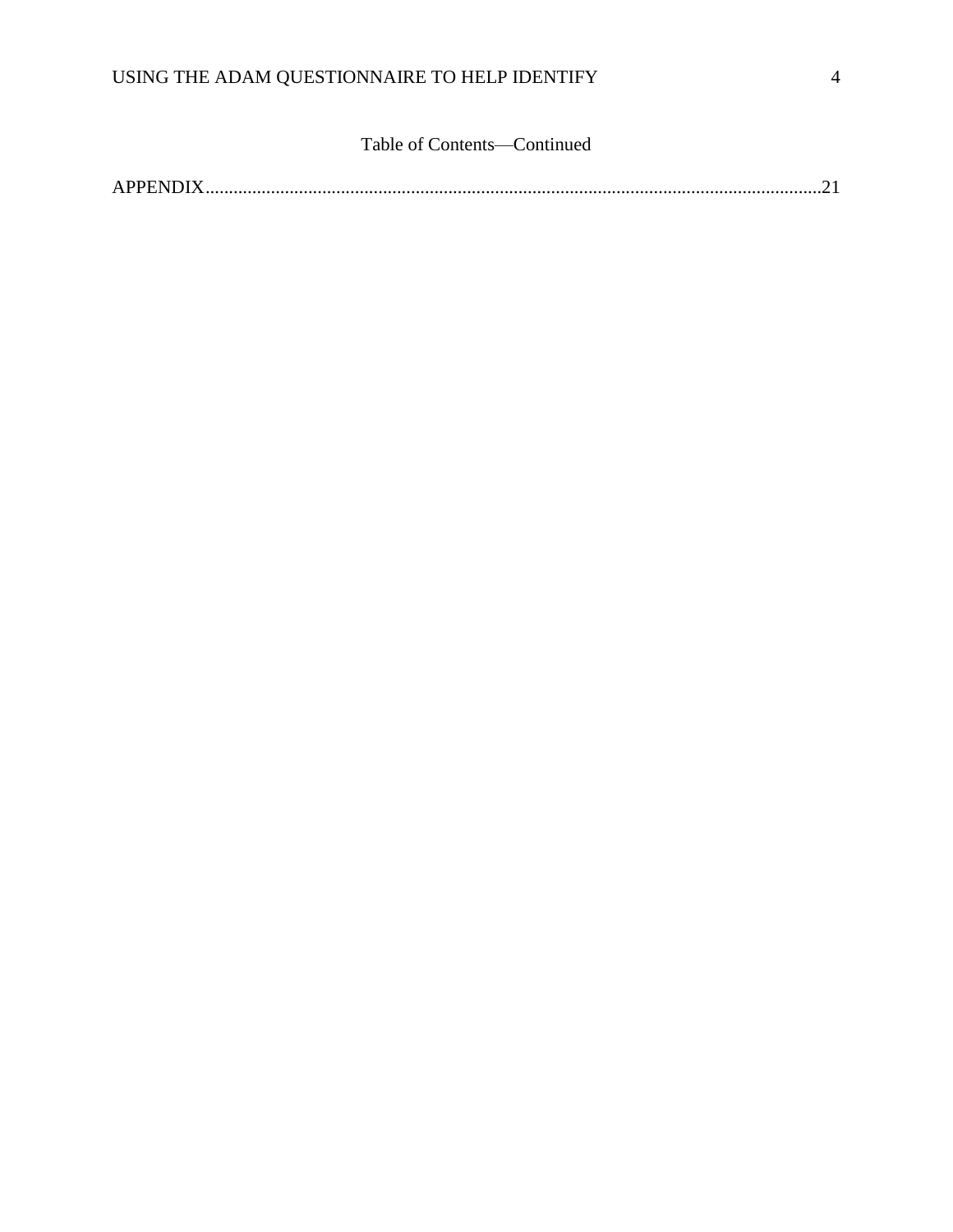# LIST OF FIGURES

| Figure |  | Page |  |
|--------|--|------|--|
|        |  |      |  |
|        |  |      |  |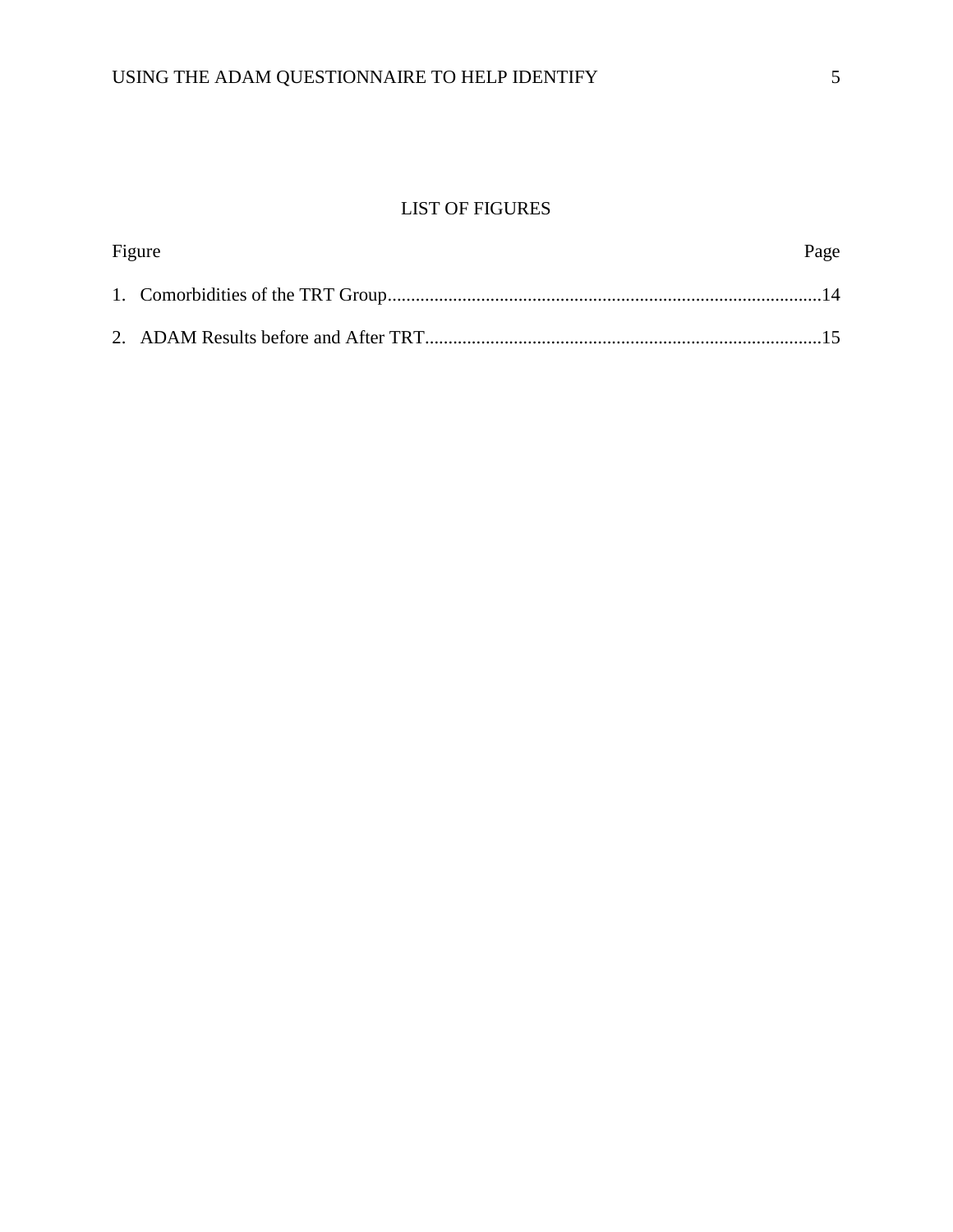#### Abstract

Testosterone replacement therapy (TRT) has been shown to improve the symptoms of metabolic syndrome by reducing Hemoglobin A1C, belly fat, cholesterol, and blood pressure (Cunningham, 2015). The ultimate goal for testosterone-deficient patients is to have an improved quality of life by starting TRT. This quality improvement project was conducted at a small, primary care clinic in South Texas. The project was started by screening 84 male patients equal to or over 40 years of age using the Androgen Deficiency in Aging Males (ADAM) questionnaire. The ADAM questionnaire was considered positive for anyone who answered "yes" to 3 or more questions or "yes" to questions 1 or 7 (Morley et al., 2000). Out of the 84 patients screened by the ADAM questionnaire, 57 screened positive for low testosterone. Only 23 of those 57 patients agreed a confirmatory testosterone blood test; 20 of those 23 had low testosterone blood levels. Any patient who had an abnormally low testosterone level was given the option to start TRT. Eleven of the 20 patients included in the project accepted TRT. After 6 to 8 weeks of testosterone replacement therapy, patients were given the ADAM questionnaire again to assess if improved scores had occurred. After starting TRT, only 1 of the 11 participants had an unchanged ADAM score although it was noted his testosterone levels were still subtherapeutic. Ten of the 11 participants who received TRT had improved ADAM scores at the end of the project window. The ADAM questionnaire has a sensitivity of 88%-97%, so poor ADAM scores were highly linked to low total testosterone levels (Lunenfeld et al., 2015; Morley et al., 2000).

*Keywords*: low testosterone, metabolic syndrome, depression, erectile dysfunction, low sex drive, lack of energy, muscle loss, androgen deficiency; aging males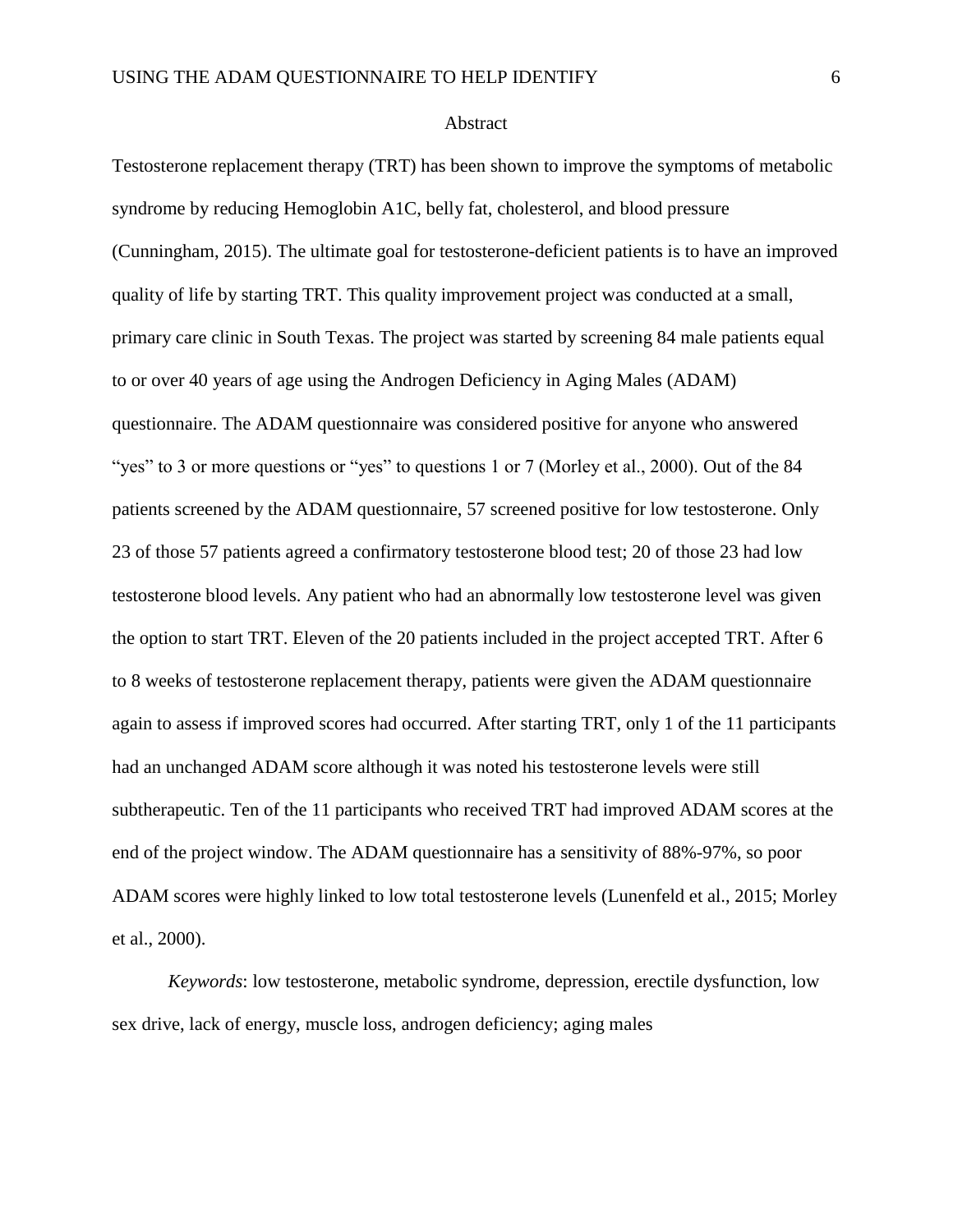Baby boomers are getting older and the life expectancy of humans is increasing. This translates to primary care providers caring for more geriatric patients than their predecessors. The increased geriatric patient load leads to an increase in comorbidities that often accompany the aging population. One of those comorbidities in men is low testosterone. Although many men experience the signs of low testosterone, most assume it is a normal part of aging that does not need to be treated (Mayor, 2016). They are also misinformed on testosterone replacement therapy (TRT) (Mayor, 2016). Some providers also have misconceptions of low testosterone and TRT, so they refuse to prescribe it to their patients (Mayor, 2016).

Patients and providers must to be educated on the effects of low testosterone and its effect on the quality of life in aging males. Some of these effects include increased risk of cardiovascular disease, diabetes, depression, osteoporosis, fatigue, erectile dysfunction, decreased sex drive, loss of muscle mass, and fat gain (Cunningham, 2015; Snyder et al., 2016; Sugerman, 2013). Patients should be provided with the benefits and drawbacks of TRT in order to consider incorporating as part of their regular medication regimen. Identification of subtherapeutic testosterone levels can be facilitated by administration of the Androgen Deficiency in Aging Males (ADAM) questionnaire during routine primary care visits.

#### **Statement of the Problem**

Testosterone levels in men have been decreasing from generation to generation. The normal testosterone range in healthy men is between 300 and 1000 ng/dL; it peaks in the late 20s, but it begins to decline by 1.5% to 2% in the early 30s (Hellstrom, 2013; Travison, Araujo, O'Donnell, Kupelian, & McKinlay 2007). According to Travison et al. (2007), men have been losing testosterone, but it is not just age-related. In the same study, men aged 65 to 69 years had higher testosterone levels in 1988 (503 ng/dL) than men in the same age group in 2003 (423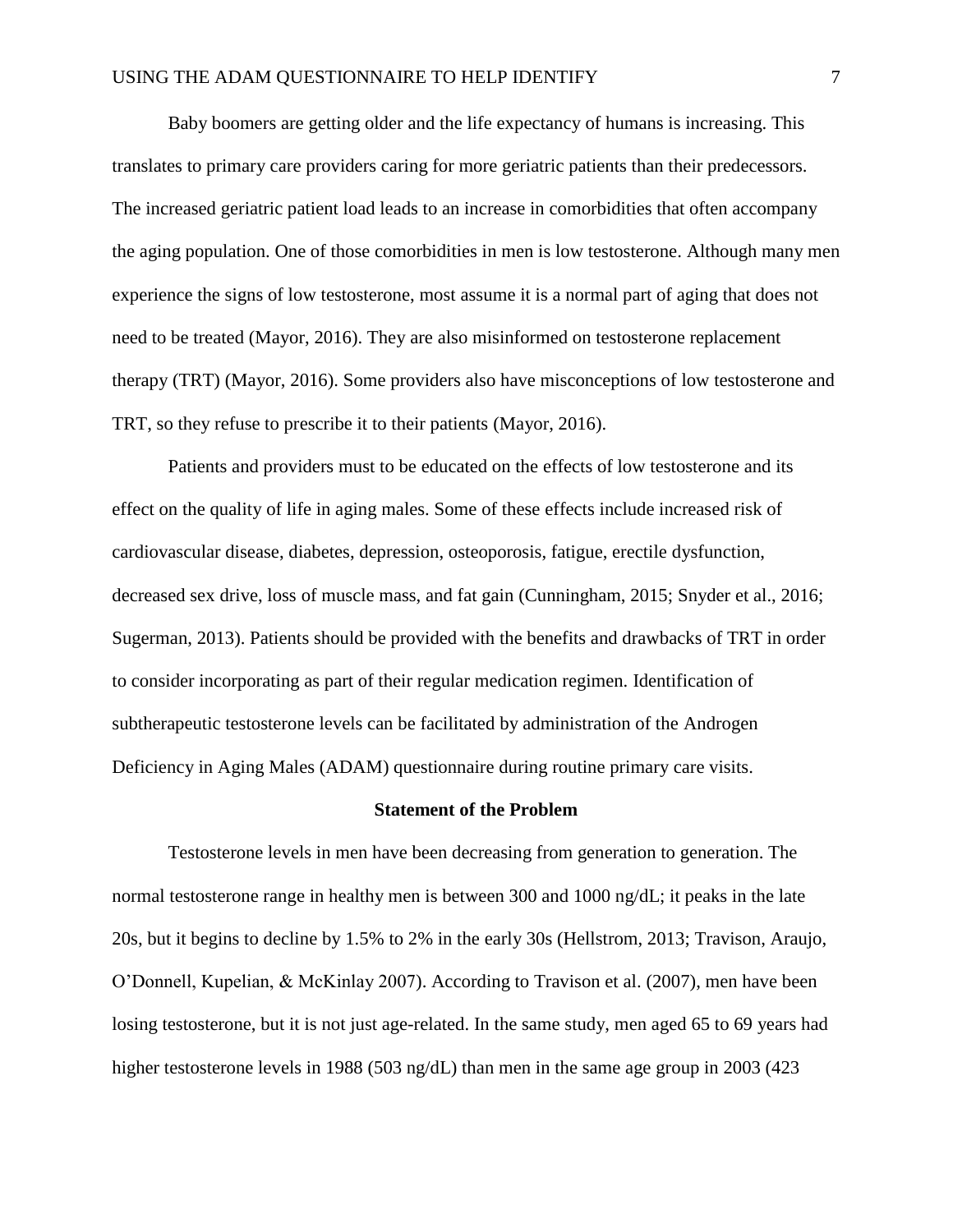ng/dL) (Travison et al., 2007). On a positive note, these men can be treated with TRT to increase their testosterone levels to a normal range.

## **Background and Significance**

Low testosterone levels have been linked to decreased sexual function and depression (Mayo Clinic, 2019; Snyder et al., 2016). This means some men are being misdiagnosed as having depression when the etiology is low testosterone. The diagnostic criteria for depression is met but the source of the depression is improperly treated. Chronic problems such as diabetes and hyperlipidemia are also worsened by low testosterone levels (Sugerman, 2013). Men with low testosterone are also more likely to develop osteoporosis, muscle weakness, and decreased energy levels (Sugerman, 2013). This constellation of symptoms means men with a lower testosterone levels may have a lower quality of life.

TRT can reverse most of these problems. Unfortunately, it comes with some misconceptions. One myth regarding TRT is it causes an increased risk of prostate cancer. Lunenfeld et al. (2015) looked at over 3,000 patients with 6,000 controls and found no correlation between serum testosterone levels and prostate cancer. There was also no significant correlation between TRT and prostate cancer (Lunenfeld et al., 2015). In another study, Snyder et al. (2016) did note that one out of 394 patients on TRT was diagnosed with prostate cancer.

#### **Assessment**

The family practice clinical partner for this quality improvement project was located in northeast San Antonio. The clinic's patient profile comprised 50% Hispanic, 30% White, 10% Black, and 10% Other. Many of the patients often present to the clinic for depression, hyperlipidemia, hypertension, hyperglycemia, and decreased energy levels. Of the100 random charts of men equal to or older than 40 years of age reviewed, 65 had hypertension, 91 had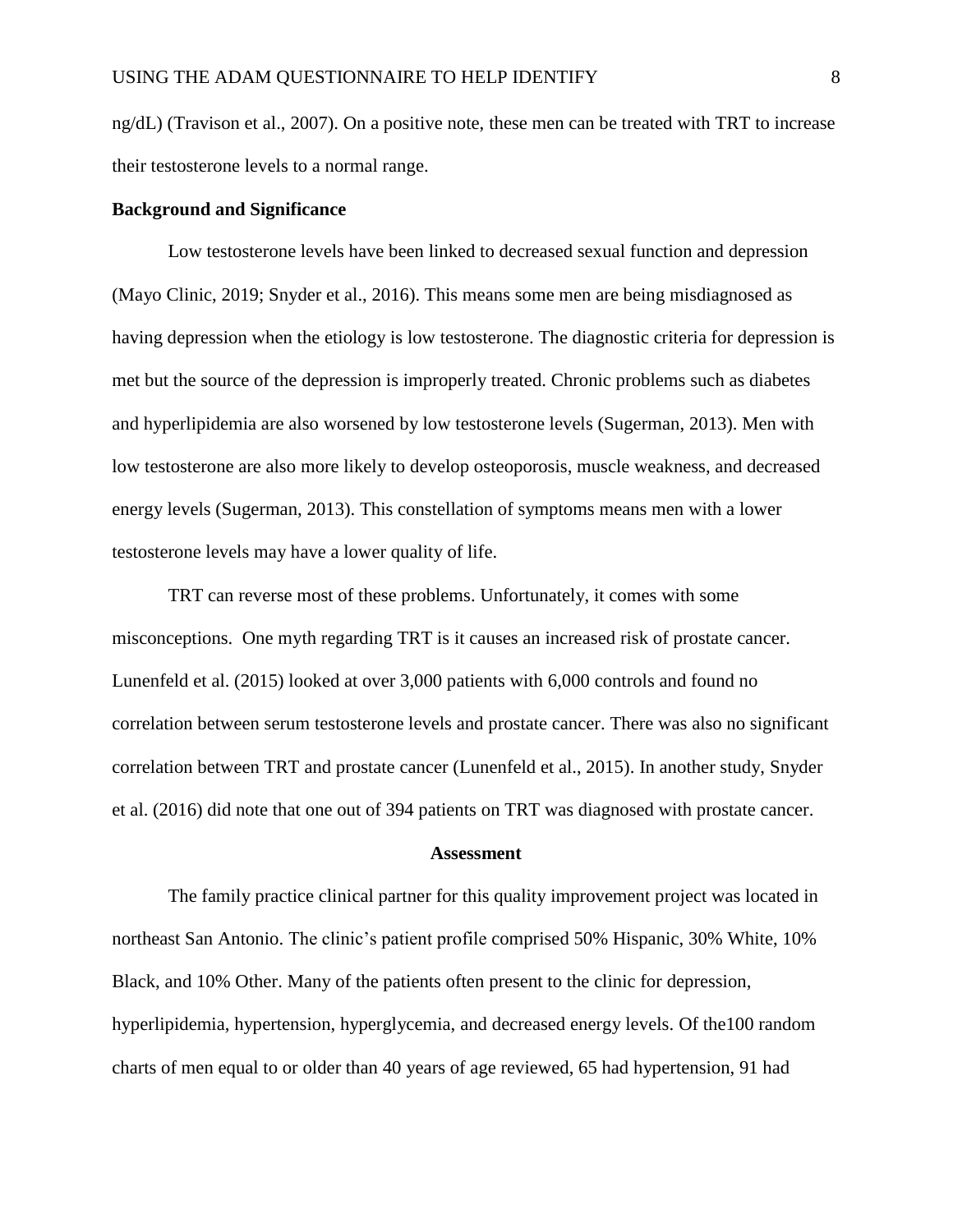hyperlipidemia, 59 had hyperglycemia and 42 had all three diagnosis. These men who visit this clinic could have a low testosterone level manifesting as the aforementioned diagnoses. The clinic did not have an assessment tool or protocol in place to query men equal to or over 40 years about symptoms traditionally associated with low testosterone.

## **Organization's Readiness for Change**

The results of the microsystem assessment done in May 2018 were presented to the staff of the clinic to ensure understanding of the need for a testosterone screening tool. The ADAM questionnaire has a sensitivity of 88% to 97% (Lunenfeld et al., 2015; Morley et al., 2000). After presenting the results of the microsystem analysis to the staff, they agreed the ADAM questionnaire should be used to try to better identify patients with low testosterone.

#### **Project Identification**

# **Purpose**

The purpose of this quality improvement project was to use the ADAM questionnaire as a screening tool to identify men equal to or over 40 years of age with low testosterone levels and recommend TRT when not contraindicated by personal choice or a comorbid medical condition.

### **Objectives**

The objectives of the quality improvement project were:

- **1.** Use the ADAM questionnaire to increase the screening of males equal to or over 40 years for low testosterone who presented to the clinic from 0% to 75%.
- **2.** Order serum total testosterone levels on 90% of the patients identified by the ADAM questionnaire as potentially having low testosterone.
- **3.** Offer TRT to 90% of patients who have confirmed low serum total testosterone levels.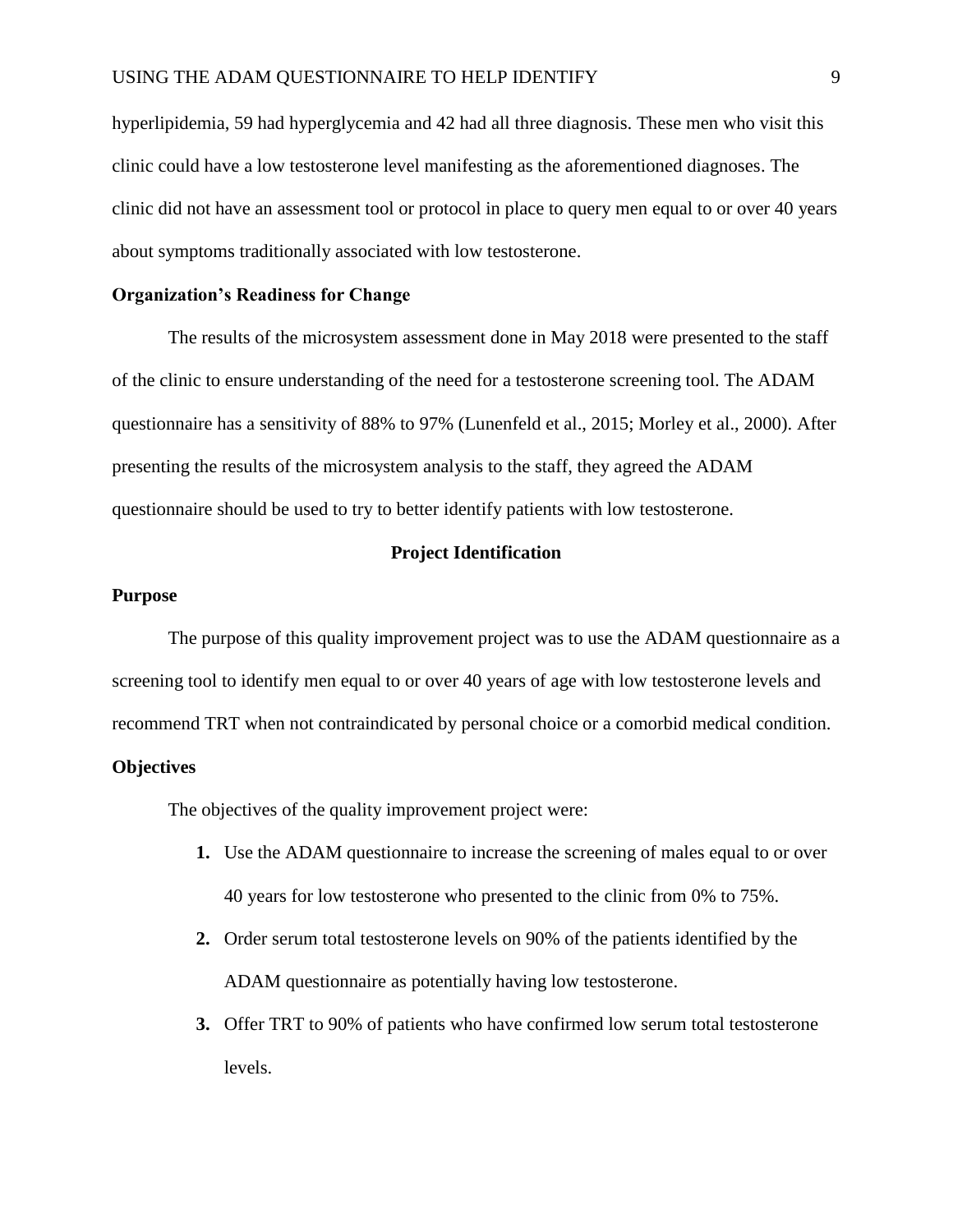- **4.** Have patients started on TRT return for follow-up visit after one month to readminister the ADAM questionnaire.
- **5.** Improve the quality of life in males with hypoandrogenism through TRT as evidenced by an improved score in the parameters outlined in the ADAM questionnaire.

# **Anticipated Outcomes**

By meeting the objectives of the project, the outcome was an increased identification, treatment, and management in the participants with hypoandrogenism. This may also lead to reduced Hemoglobin A1C, belly fat, cholesterol, and blood pressure among other comorbidities; however, these associated parameters were not included in the scope of this study (Cunningham, 2015). The clinic will now be able to treat patients with low testosterone according to the American Urology Association guidelines.

## **Summary and Strength of the Evidence**

The ADAM questionnaire is a tool utilized to help identify males with low testosterone; in one study it demonstrated 88% sensitivity and 60% specificity (Morley et al., 2000). In another study, the sensitivity was 97% but the specificity was only 30% (Lunenfeld et al., 2015). The high sensitivity of these studies suggests the ADAM questionnaire may help identify males with low testosterone. Nevertheless, the low specificity makes it hard to identify those with normal total testosterone levels. Since it is not specific enough to stand alone, a blood test will be the definitive diagnostic tool used to diagnose low testosterone (Cabral, Busin, Rosito, & Koff, 2014).

There are many reasons men choose to start TRT. What can be certain is most do not know the dangers low testosterone levels have on their health. In fact, men are at higher risk for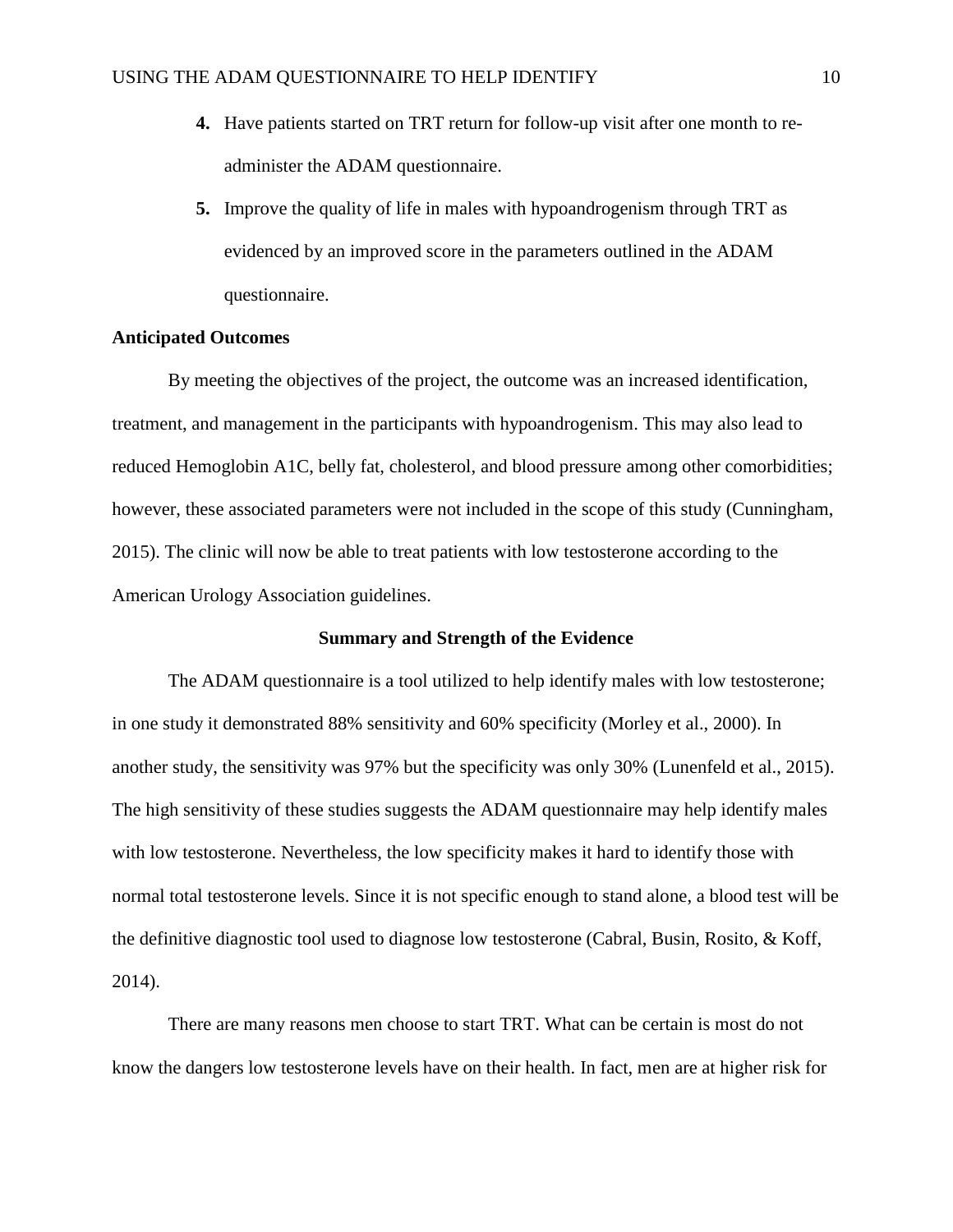stroke, myocardial infarction, and sudden death when they have low testosterone levels (American Urology Association, 2018). TRT has been shown to improve weight loss, libido, depression, and fatigue in men who have HIV (Hellstrom, 2013). It is plausible to reproduce similar results in men without HIV. According to Snyder et al. (2016), men treated with TRT had an increase in sexual desire, sexual function, erectile function and mood on the Psychosexual Daily Questionnaire. In fact, one study compared testosterone levels of 120 males and found patients with diabetes type 2 had a total testosterone level almost 100 ng/dL lower than patients without diabetes type 2 (Bansal, Kumar, Pathak, & Manglunia, 2017). One asks the question, "Which came first?"

Some side effects of TRT are still undetermined but there is evidence that TRT may lead to increased hemoglobin, hematocrit and prostate specific antigen (PSA) (American Urology Association, 2018). According to Lunenfeld et al. (2015), the PSA may increase over the first few months of TRT so the new baseline should be taken 6 months after TRT was started. Even with the increased PSA levels, there was no evidence of increased risk for prostate cancer (Lunenfeld et al., 2015). Several factors can affect the PSA; a urinary tract infection or prostatitis can increase it while medications used for benign prostatic hypertrophy can decrease it (National Cancer Institute, 2017). An article in *The New England Journal of Medicine* suggests periodic monitoring of prostate and cardiovascular health for men receiving TRT to ensure they do not experience any adverse effects (Swerdloff & Anawalt, 2014).

Many cardiologists are fearful about starting TRT on patients because they have read reports that TRT can have adverse cardiac effects, but the FDA has found many flaws in these reports (Cunningham, 2015). In fact, Cole et al. (2018) conducted a study with over 3,400 men aged 40 to 64 years on TRT who were either military spouses, retired military, or current military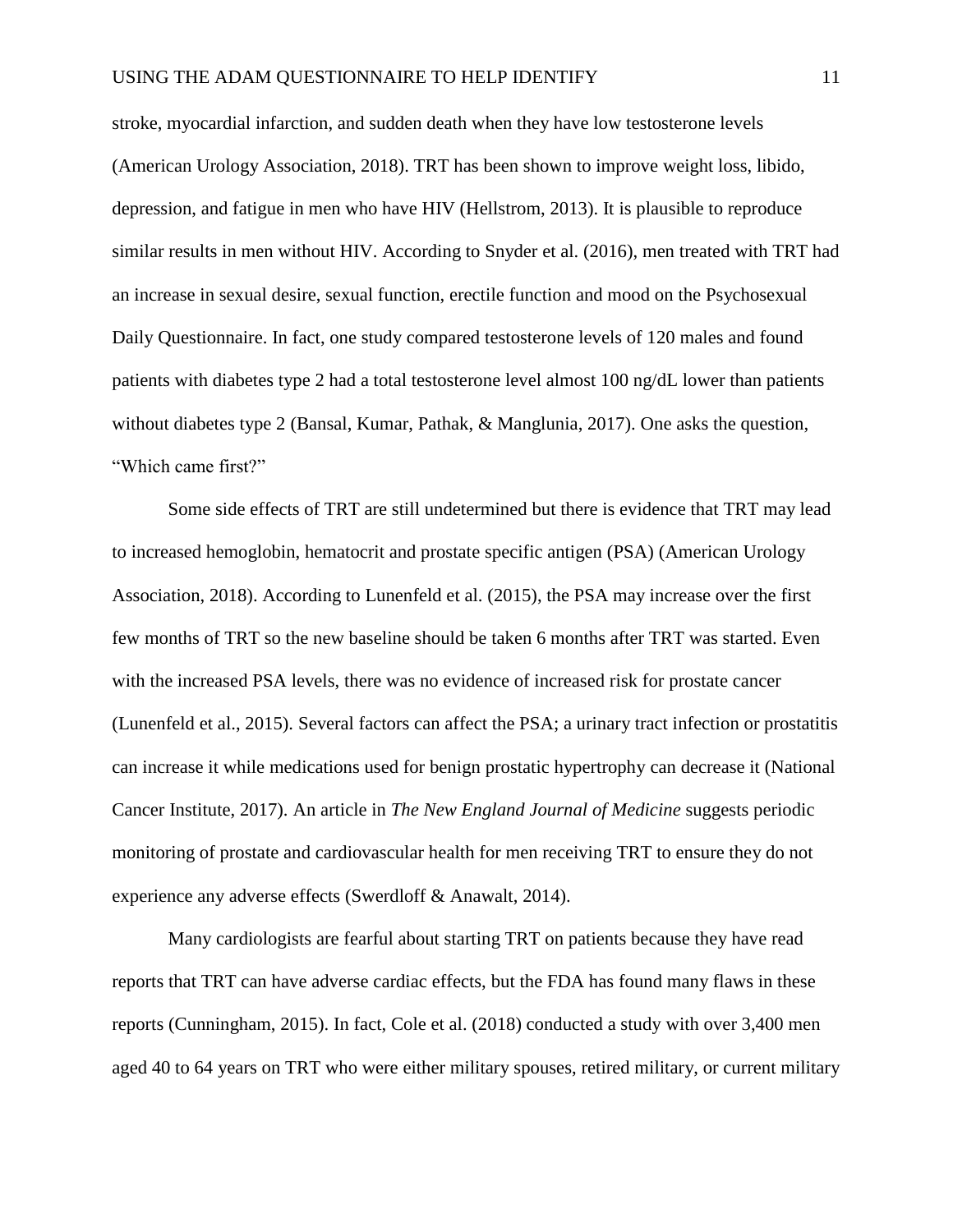and found they actually had a lower risk of coronary artery disease (CAD) compared to the control group p = 0.008. An article from the *Journal of the American College of Cardiology* examined 59 randomized control trials involving over 4,000 patients assigned to a testosterone group and over 3,000 assigned to a placebo group and found no significant difference in death from major adverse cardiovascular events including myocardial infarction or stroke (Kip et al., 2019).

Providers need to have sufficient knowledge about TRT to ensure patient safety. Lunenfeld et al. (2015) suggests using a TRT that is shorter acting in case it needs to be stopped due to side effects or adverse effects. TRT should not be started if hematocrit baseline is higher than 50% because it has been shown to increase the hematocrit (Lunenfeld et al., 2015). The risk for obstructive sleep apnea (OSA) was increased with the TRT group when compared to the control group (Cole et al., 2018). Therefore, providers should screen their patients for sleep apnea prior to starting any TRT. The patient and provider need to discuss the risks and benefits of TRT to ensure positive therapeutic outcomes. Until further research is conducted to identify the potential side effects of TRT, the ultimate decision falls on the patient.

#### **Methods**

## **Project Intervention**

The project was conducted on male patients at least 40 years of age. Age-eligible patients presenting to a northeast San Antonio family practice clinic were administered the ADAM questionnaire in English. Once the ADAM questionnaire was completed, the provider offered further education on acquired hypoandrogenism if the patient answered "yes" to three or more questions or if he answered "yes" to question 1 or 7 (Morley et al., 2000). Every patient who screened positive on the ADAM questionnaire was offered an opportunity to have his total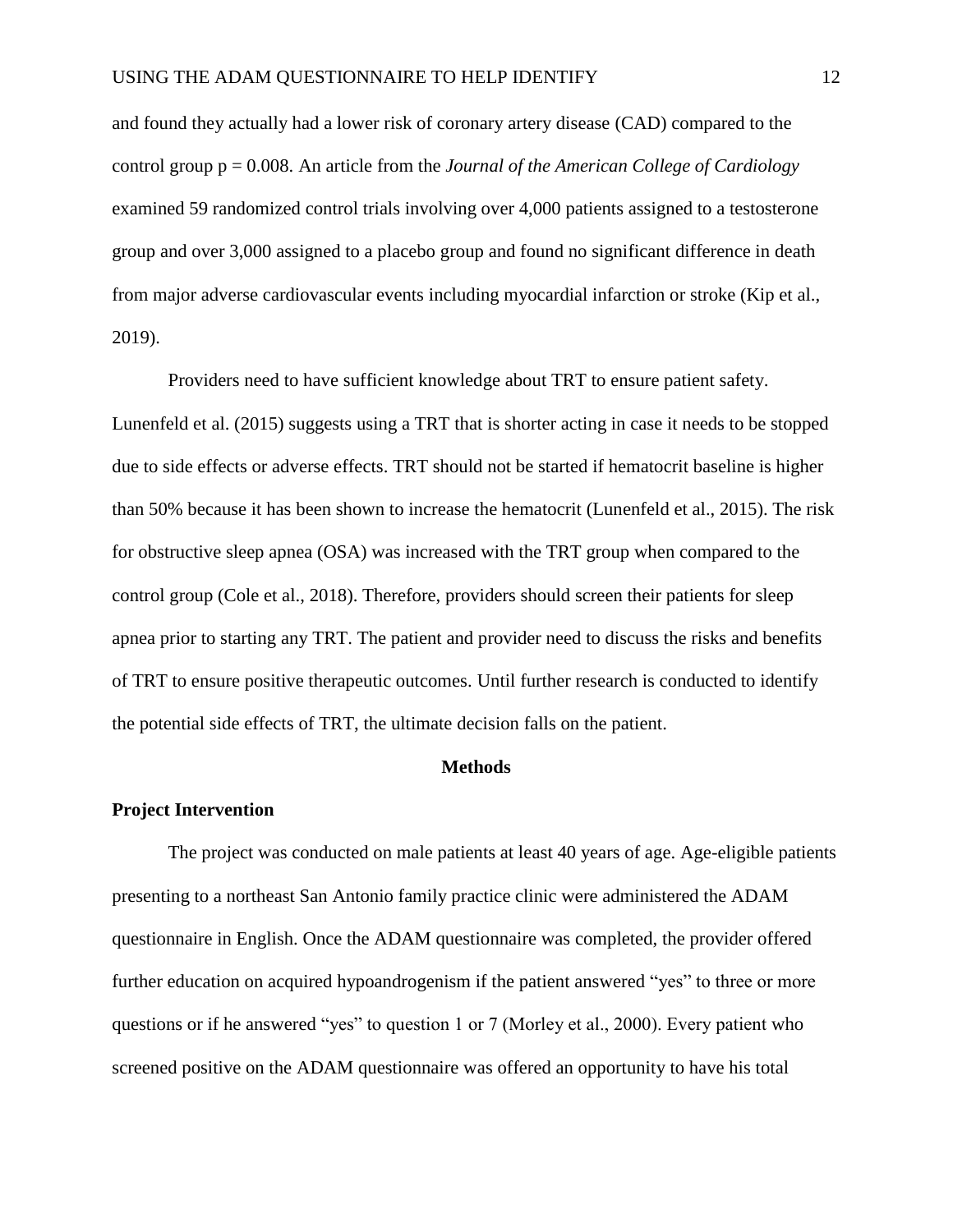testosterone blood levels drawn to confirm the diagnosis of hypoandrogenism. The patients had to have their testosterone levels drawn on two separate days in the morning when levels peaked (Sugerman, 2013). Patients also had their PSA and Hematocrit drawn before beginning TRT regimen (American Urology Association, 2018). Patients with a low total testosterone blood level below 300 ng/dl were offered TRT (American Urology Association, 2018). They were started on 1 mL of Testosterone Cypionate 200mg/mL Intramuscularly (IM) every two weeks in an effort to increase their total testosterone levels to 450-600 ng/dL (American Urology Association, 2018). After 6 to 8 weeks of TRT, the patients returned to the clinic to check their total testosterone levels. The TRT dosage was titrated base on the total testosterone results. They were also given the ADAM questionnaire to reassess symptoms. Both sets of ADAM questionnaire results were compared to identify changes associated with the administration of TRT.

## **Organizational Barriers, Facilitators, and Ethical Concerns**

Patient records were kept at the clinic in a locked cabinet to comply with the Health Information Portability and Accountability Act. The family practice clinic partner associated with this project has previously implemented Doctor of Nursing Practice projects with great success. To ensure the regulatory and ethical compliance of this quality improvement project, the University of the Incarnate Word Institutional Review Board was consulted. The Institutional Review Board determined this project did not meet federal monitoring requirements for research involving human subjects, NRR# 18-026.

#### **Results**

The ADAM questionnaire was given to a total of 84, age-eligible males who came to the clinic in a four-week period in February and March of 2019 (Objective #1 met). The mean age of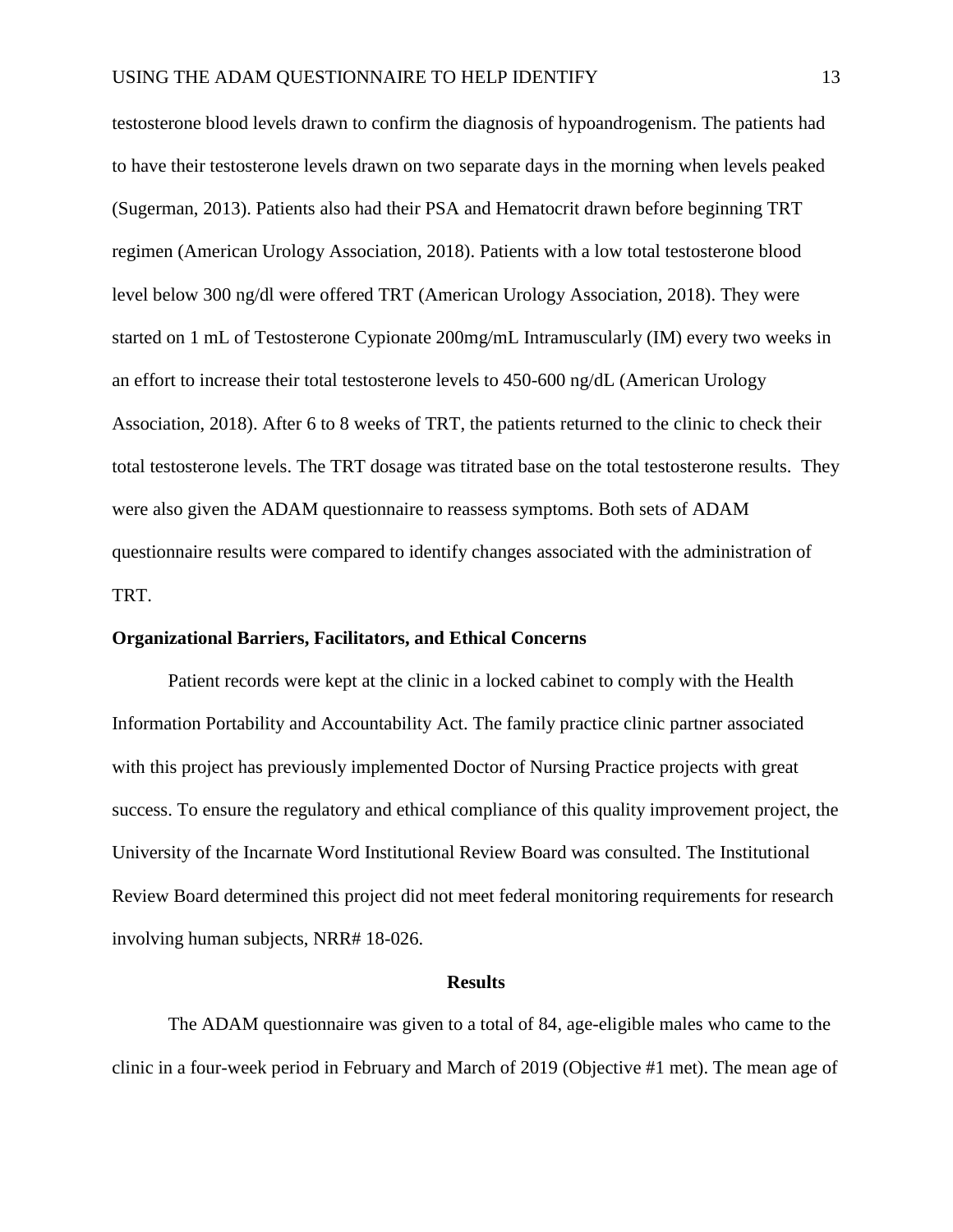the participants was 53 years. Of the 84 patients screened with the ADAM questionnaire, 57 screened positive for hypoandrogenism. All 57 patients who screened positive on the ADAM questionnaire were offered a total testosterone blood test to confirm the suspected diagnosis. Only 23 of those 57 patients agreed to the total testosterone blood test. Twenty of the 23 participants did have low serum testosterone levels. Objective #2 was not met as only 40% of the patients who screened positive for low testosterone agreed to have a total testosterone blood level drawn. All 20 of the patients who had a low total testosterone blood level were offered TRT, but only 11 out of the 20 decided to start TRT. Objective number three was not met because only 55% of the patients with a low total testosterone blood level agreed to begin TRT. The electronic medical records of all 11 patients were evaluated for metabolic syndrome, the results are shown in Figure 1.



*Figure 1.* Comorbidities of the TRT group. The figure shows the percentage of each comorbidity found in participants during the screening for metabolic syndrome.

At four to six weeks after initiating TRT, 10 of the 11 patients returned to the clinic to have their testosterone levels drawn again (Objective #4 met). All 10 were also re-administered the ADAM questionnaire. After starting TRT, only one of the 10 participants continued with subtherapeutic serum total testosterone levels (<300 ng/dL). He also did not have any changes on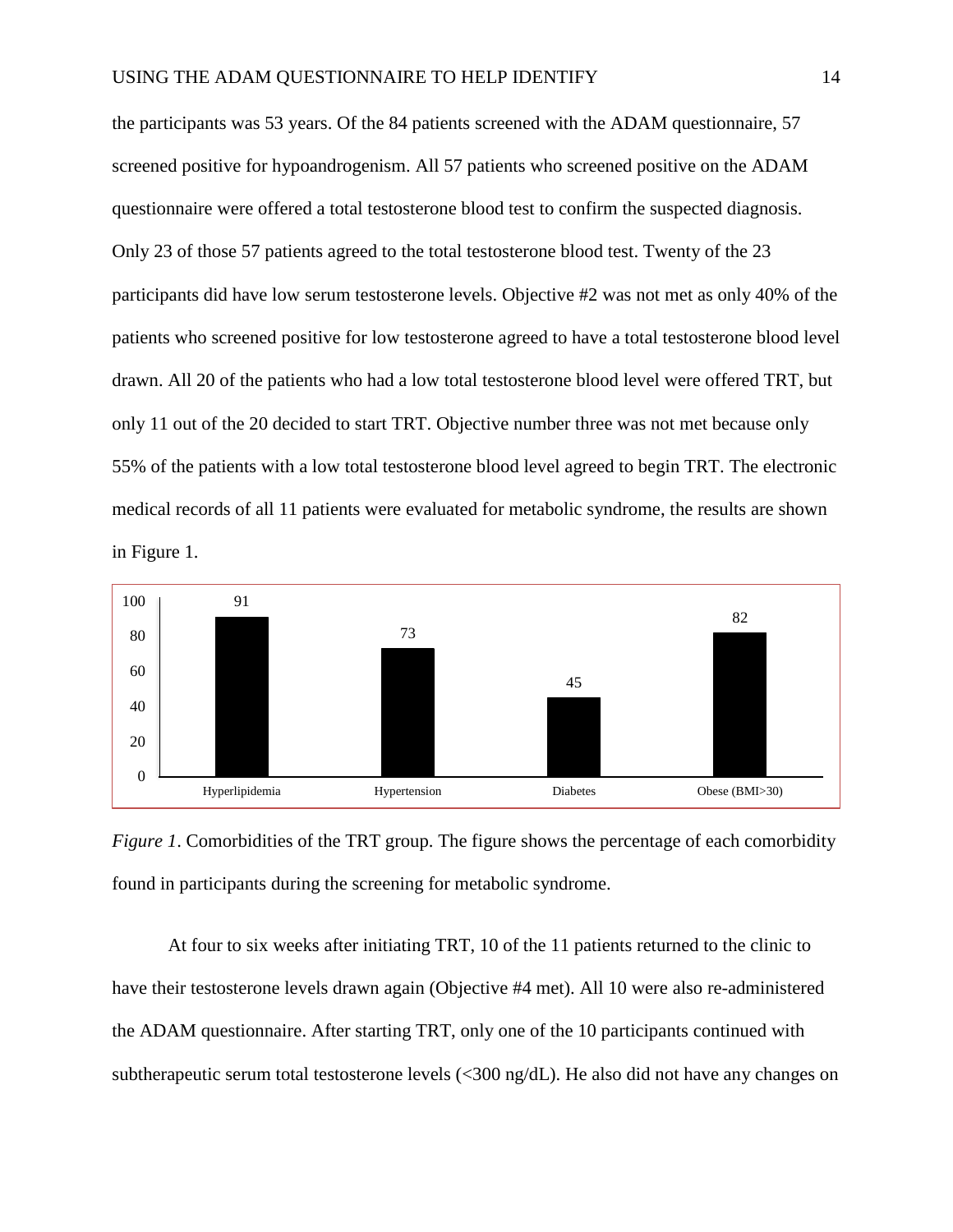the ADAM scores. The other nine patients who were at a therapeutic testosterone level had significant improvements on the ADAM questionnaire (Objective #5 met). The differences in the ADAM scores before and after TRT can be found on Figure 2.



*Figure 2.* ADAM results before and after TRT. Percentage of patients who answered yes on the ADAM questionnaire before and after starting TRT.

## **Discussion**

Some of the objectives were not met because many patients did not want to participate beyond filling out the ADAM questionnaire. The time limit of the project made it difficult to monitor for changes in comorbidities such as hypertension, hyperlipidemia, diabetes, and obesity. Every patient who reached therapeutic levels of testosterone had improved ADAM scores. The ADAM questionnaire proved to be a reliable tool. The sensitivity of the tool in this project was measured at 87%, close to the 88% sensitivity documented in the literature (Morley et al., 2000).

## **Limitations**

The project had a very low sample size due to the lack of patient participation. Some men (34 out of 57) were not willing to have their blood levels drawn to see if they had low testosterone. Another challenge was 11 out of the 20 who had low testosterone levels did not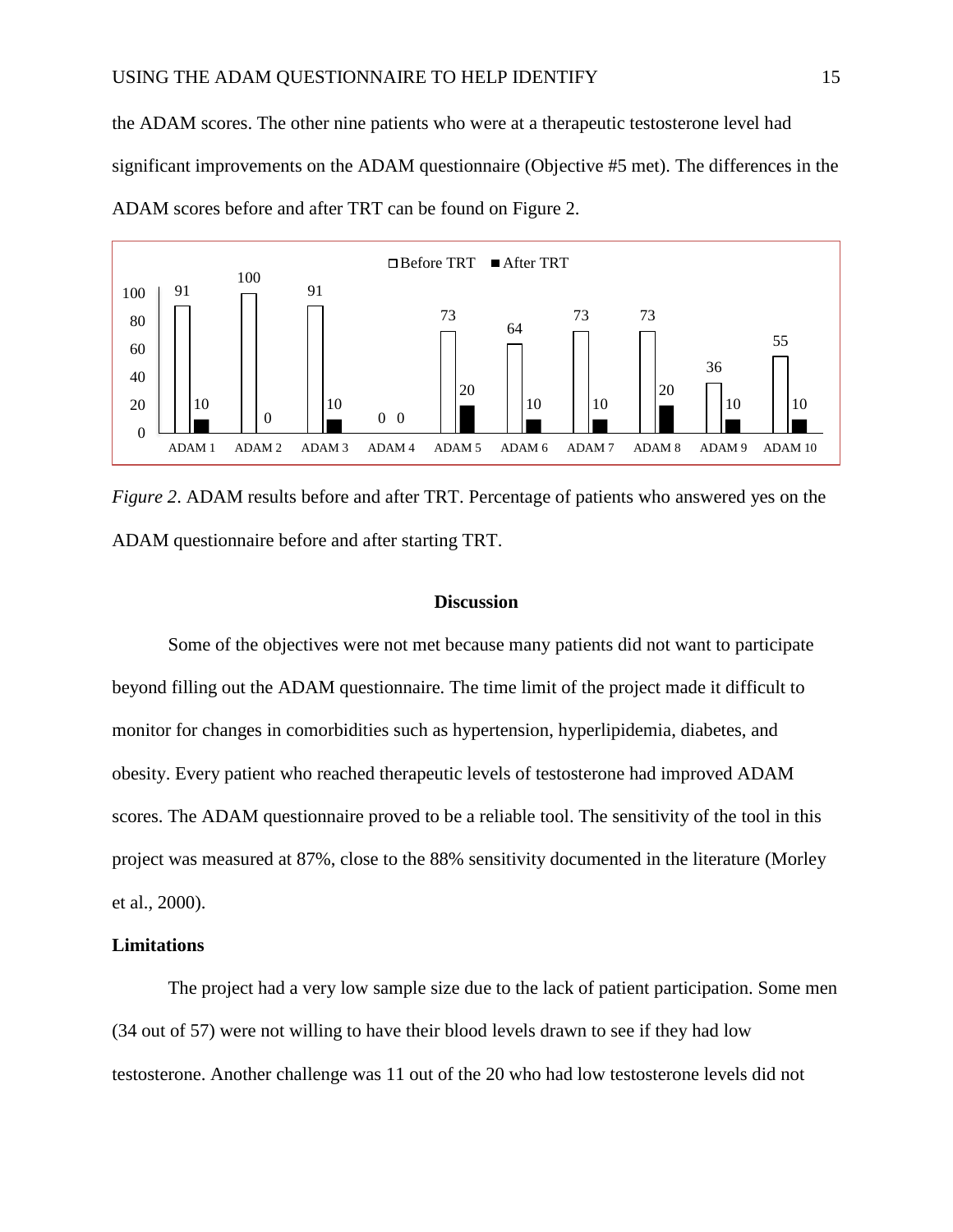agree to start TRT. According to the research the specificity is too low to allow the ADAM questionnaire to be a stand-alone tool to diagnose low testosterone (Ugwu & Ikem, 2017). That means providers need to do a blood draw to formally diagnose patients with low testosterone. This is a problem for those patients do not have time to return to the clinic for serial blood draws.

## **Recommendations**

The ADAM questionnaire is a good screening tool that can be incorporated in primary care settings to screen men  $\geq$  40 years of age for acquired hypoandrogenism. This tool will help identify men with low testosterone who are oblivious about their condition. This project also exposed the need to educate patients on the benefits and drawbacks of TRT as well as the risks of sustained low serum testosterone levels. The ADAM questionnaire is also available in many languages and it is free to use. According to the American Urology Association (2018), men should be started on testosterone if they are below 300 ng/dL and they should be brought to a therapeutic level of between 450-600 ng/dL. This suggests the American Urology Association recommends a testosterone level of at least 450 ng/dL so men who are between 300-450 ng/dL may also benefit from TRT.

## **Implications for Practice**

The Doctor of Nursing Practice essentials were used to determine the implications for practice.

- 1. Scientific Underpinnings for Practice
	- A literature review was done to identify comorbidities of low testosterone.
- 2. Organizational and Systems Leadership for Quality Improvement and Systems Thinking
	- A systematic review of 100 electronic medical records was conducted to identify patients with the comorbidities associated with low testosterone.
- 3. Clinical Scholarship and Analytical Methods for Evidence-Based Practice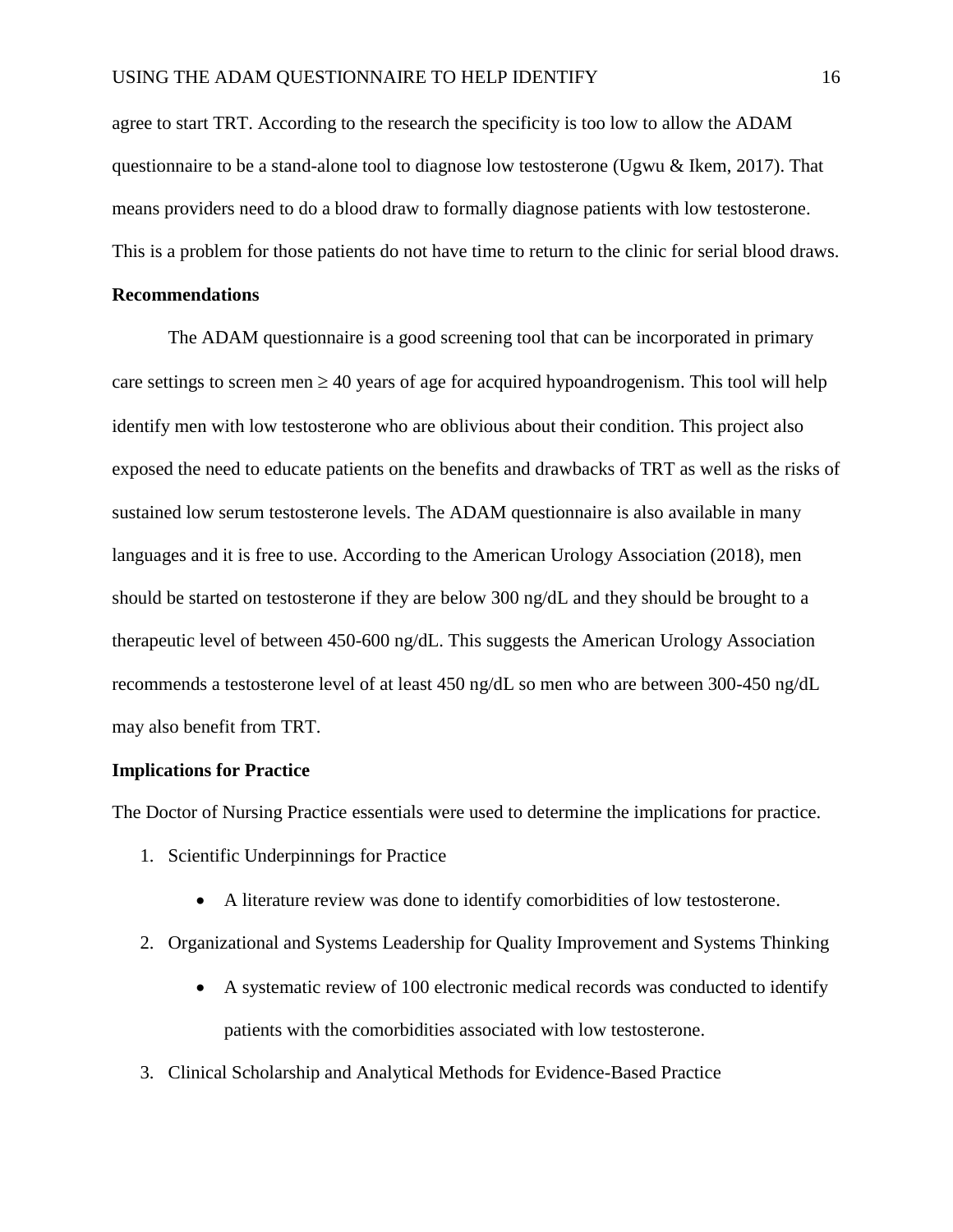- Evaluated clinical site's use of any tools to identify low testosterone.
- 4. Information Systems / Technology and Patient Care Technology for the Improvement and Transformation of Health Care
	- Utilized the electronic medical records at the clinic to track all lab results on patients screened for low testosterone.
- 5. Health Care Policy for Advocacy in Health Care
	- Implemented the use of the ADAM questionnaire to help identify men  $\geq 40$  with low testosterone so they could be treated with TRT.
- 6. Inter-Professional Collaboration for Improving Patient and Population Health Outcomes
	- Met with all staff involved in the project to explain each individual's essential role in the project and remained available for any questions or input the staff had during the project.
- 7. Clinical Prevention and Population Health for Improving the Nation's Health
	- The project was available to all male patients 40 or older who came to the clinic. All patients who screened positive for low testosterone were offered the total testosterone blood test and anyone identified with low testosterone was offered TRT.
- 8. Advanced Nursing Practice
	- Mentored staff on the direction of the project to ensure the project was completed to the best of their abilities.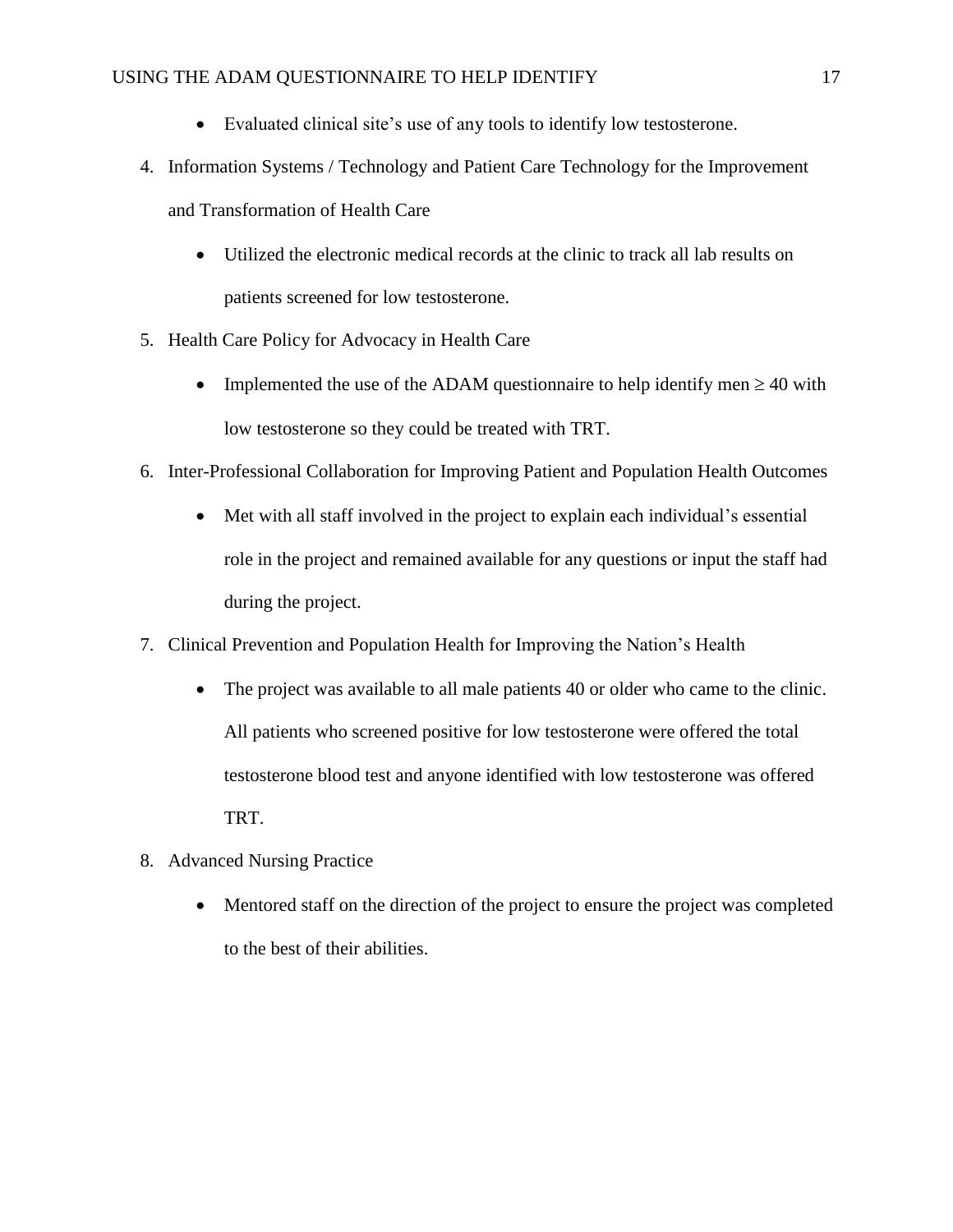#### References

- American Urology Association. (2018). *Evaluation and management of testosterone deficiency*. Retrieved from https://www.auanet.org/guidelines/testosterone-deficiencyguideline#x7728
- Bansal, D. P., Kumar, P., Pathak, P., & Manglunia, A. (2017). A study of relation of serum testosterone levels and erectile dysfunction in male patients in type 2 diabetes mellitus. *Journal of Evolution of Medical and Dental Sciences*, *6*(23), 1833-1837.
- Cabral, R., Busin, L., Rosito, T., & Koff, W. (2014). Performance of Massachusetts male aging study (MMAS) and androgen deficiency in the aging male (ADAM) questionnaires in the prediction of total testosterone in patients aged 40 years or older treated in outpatient regimen. *The Aging Male, 17*(3), 147-154.
- Cole, A., Hanske, J., Jiang, W., Kwon, N., Lipsitz, S., Kathrins, M., . . . Trinh, Q. (2018). Impact of testosterone replacement therapy on thromboembolism, heart disease and obstructive sleep apnoea in men. *BJU International*, *121*(5), 811-818.
- Cunningham, G. (2015). Testosterone and metabolic syndrome. *Asian Journal of Andrology, 17*(2), 192-196.
- Hellstrom, W. (2013). *Androgen deficiency and testosterone replacement: Current controversies and strategies*. New York, NY: Humana Press.
- Kip, K., Duong, L., Emechebe, N., Mansuri, F., Swanson, J., & Bell, J. (2019). Updated metaanalysis of testosterone supplementation and risk of major adverse cardiovascular events. *Journal of the American College of Cardiology*, *73*(9 Supplement 1), 1795.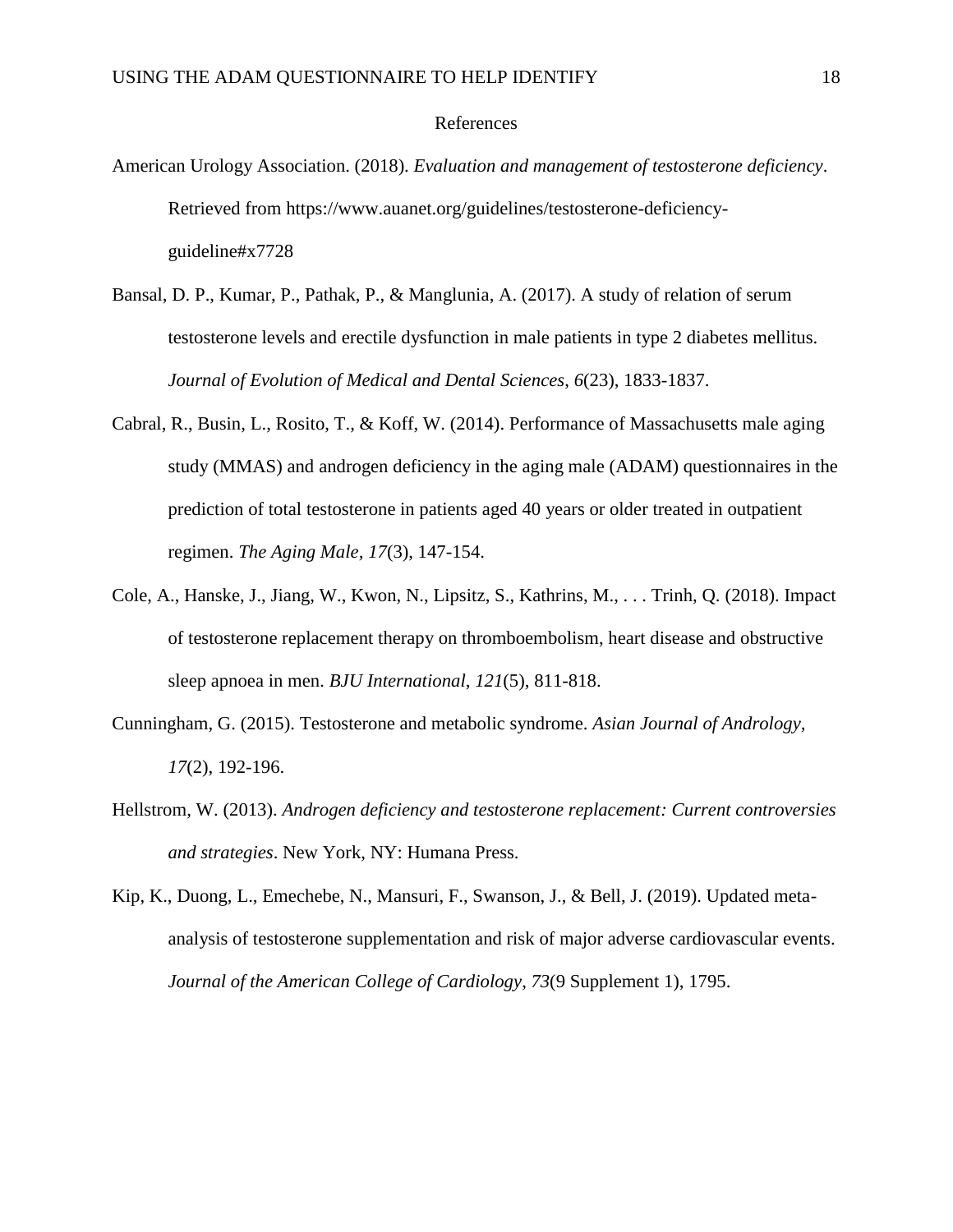- Lunenfeld, B., Mskhalaya, G., Zitzmann, M., Arver, S., Kalinchenko, S., Tishova, Y., & Morgentaler, A. (2015). Recommendations on the diagnosis, treatment and monitoring of hypogonadism in men. *The Aging Male*, *18*(1), 5-15.
- Mayo Clinic. (2019). *Male hypogonadism*. Retrieved from https://www.mayoclinic.org/diseasesconditions/male-hypogonadism/symptoms-causes/syc-20354881.
- Mayor, S. (2016). Improving the management of testosterone deficiency. *Prescriber*, *27*(10), 42- 46.
- Morley, J. E., Charlton, E., Patrick, P., Kaiser, F. E., Cadeau, P., Mccready, D., & Perry, H. M. (2000). Validation of a screening questionnaire for androgen deficiency in aging males. *Metabolism Clinical and Experimental*, *49*(9), 1239-1242.
- National Cancer Institute. (2017) *Prostate-specific antigen (PSA) test*. Retrieved from https://www.cancer.gov/types/prostate/psa-fact-sheet#what-is-a-normal-psa-test-result
- Snyder, P., Bhasin, S., Cunningham, G., Matsumoto, A., Stephens-Shields, A., Cauley, J., . . . Ellenberg, S. (2016). Effects of testosterone treatment in older men. *The New England Journal of Medicine, 374*(7), 611-624.
- Sugerman, D. (2013). Low testosterone. *JAMA, 310*(17), 1872.
- Swerdloff, R., & Anawalt, B. D. (2014). Testosterone-replacement therapy. *The New England Journal of Medicine*, *371*(21), 2032-2034.
- Travison, T. G., Araujo, A. B., O'Donnell, A. B., Kupelian, V., & McKinlay, J. B. (2007). A population-level decline in serum testosterone levels in American men. *The Journal of Clinical Endocrinology & Metabolism*, *92*(1), 196-202.
- Ugwu, T. & Ikem, R. (2017). Performance of the androgen deficiency in aging male questionnaire for the clinical detection of androgen deficiency in black sub-Saharan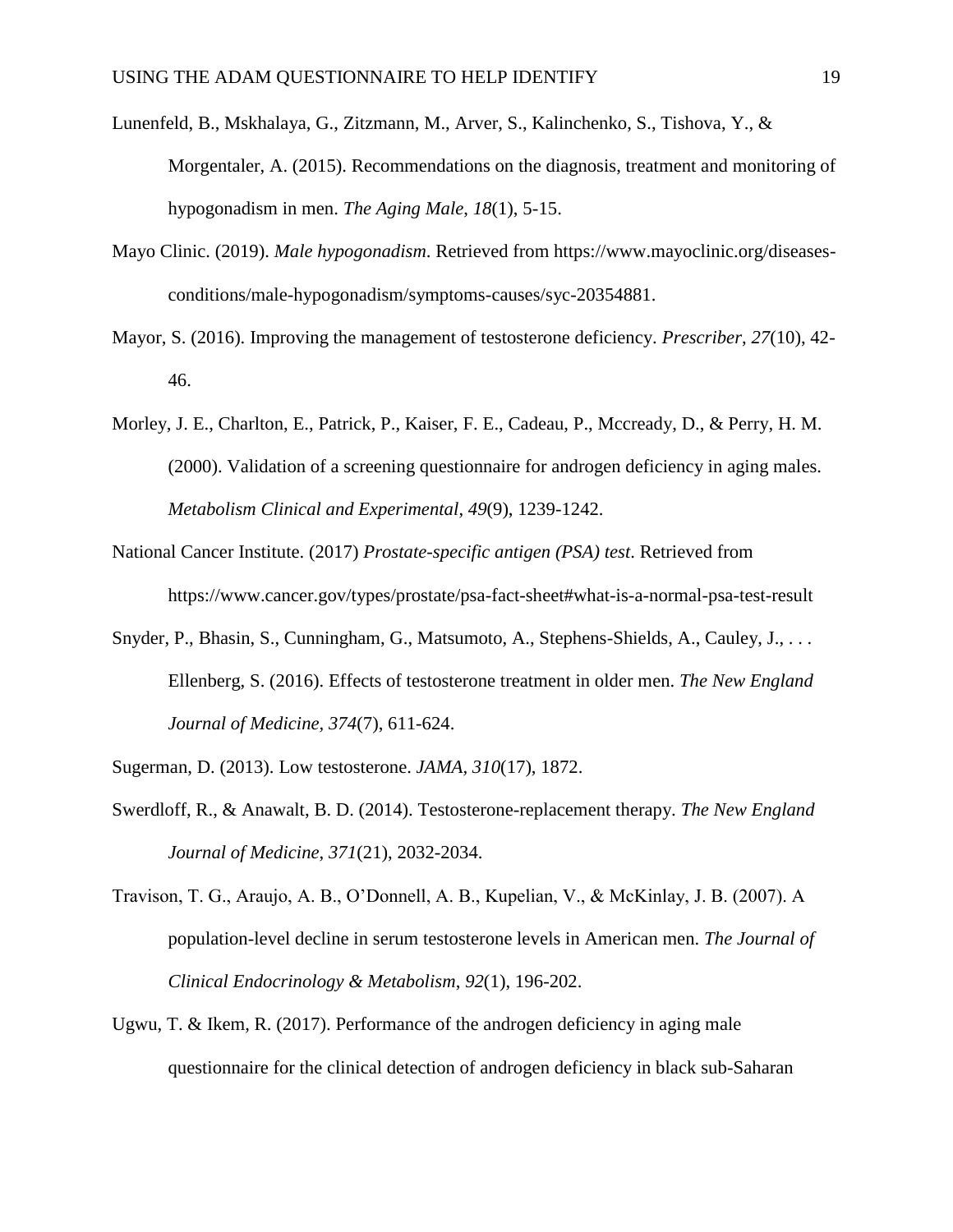African men with type-2 diabetes mellitus. *Journal of Endocrinology, Metabolism and* 

*Diabetes of South Africa*, *22*(1), 1-4